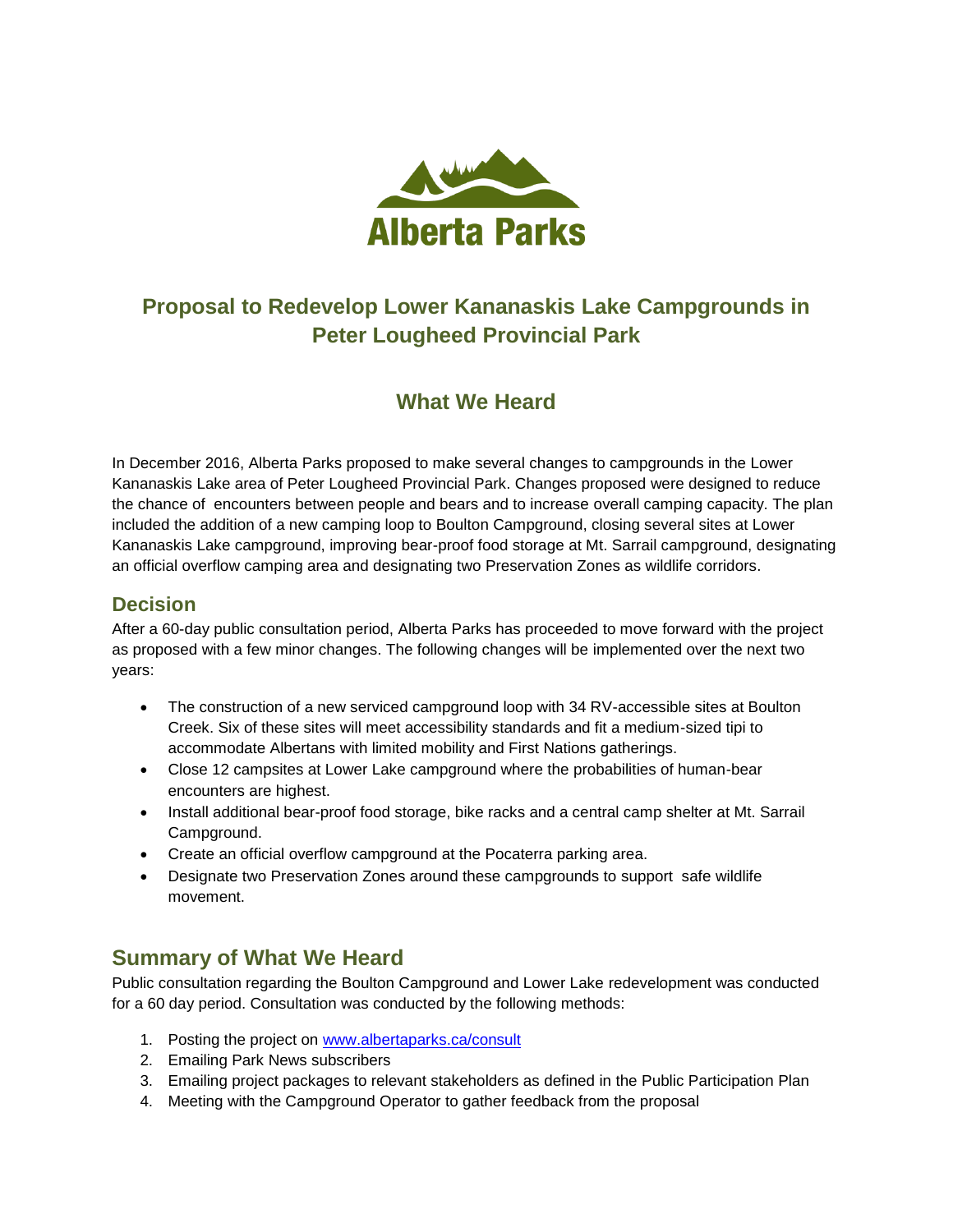This consultation process was also mentioned in media coverage pertaining to the Three Sisters Campground redevelopment project proposal.

In total, Alberta Parks received 25 email responses from the public regarding this proposal and one email from a stakeholder (the RV Dealers of Alberta). In general, people were supportive of the proposal and its various components. Of the comments received, 16 were supportive of the project as proposed and 5 were opposed (Figure 2). The project areas that received the most direct comments were the Boulton Campground expansion (23 direct comments, 15 in support) and the Lower Lake campsite decommissioning (14 direct comments, 9 in support). There were the fewest direct comments pertaining to the changes to the Mt. Sarrail Campground (8 overall comments; 7 in support).



Figure 1: Frequency of Public Support/Opposition to the proposed project overall and its individual components.

General comments were separated in to six different themes. The proportion of responses are shown in Figure 2, Alberta Parks responses to these themes are shown in Table 1. Comments included the following topics:

- Area is already too busy
- Not enough camping
- Wildlife should be a priority
- Actions are perceived as ineffective
- There are already too many reservable sites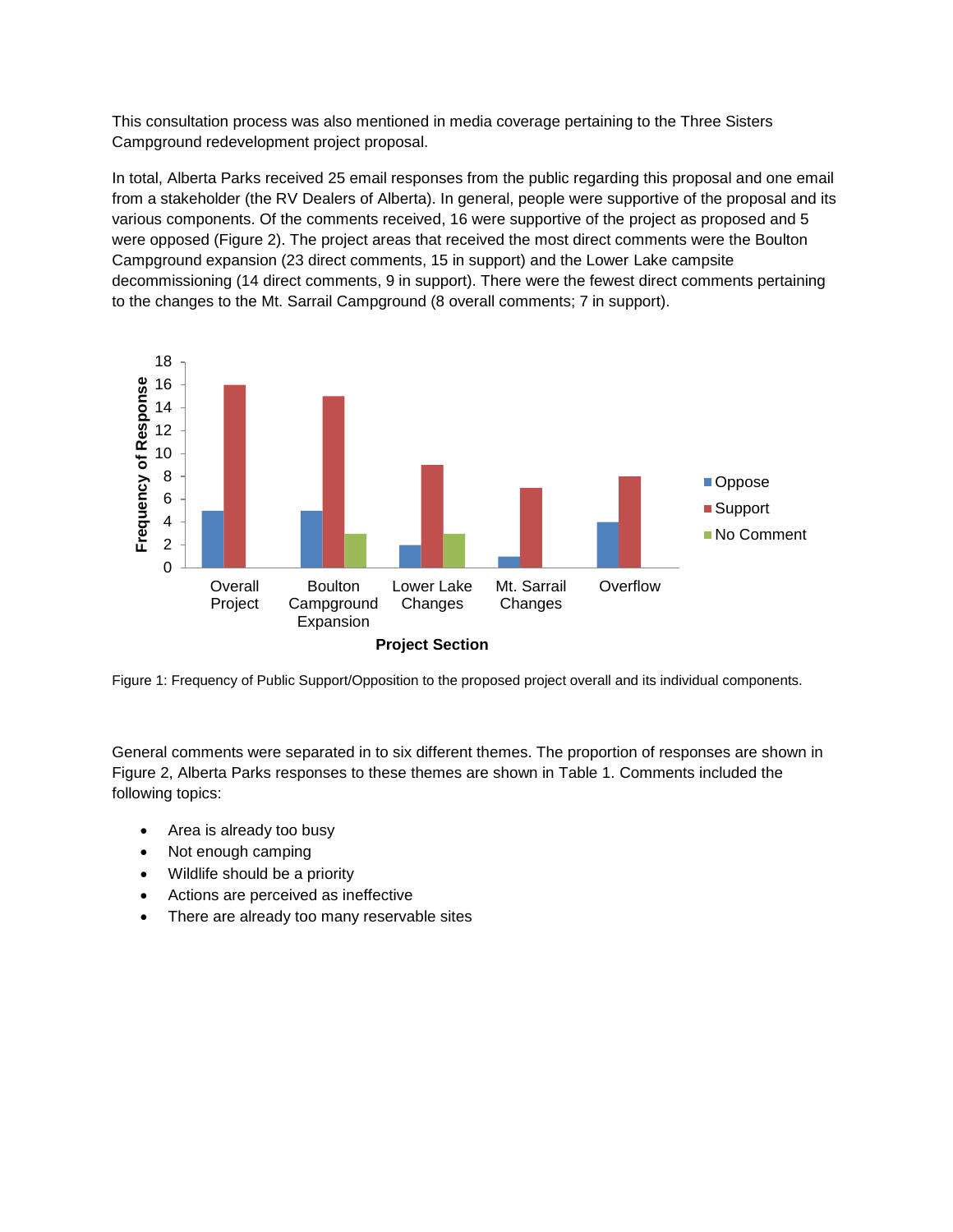Development will result in increased traffic



Figure 2: Proportion of comments for each theme. Numbers in each slice of the pie chart show the number of times a theme was raised in public responses.

| <b>Topic</b>              | <b>What We Heard</b>                                                                                                                                                                                                                                                                                           | <b>Alberta Parks Response</b>                                                                                                                                                                                                                                                                                                                                                                                                                                                                                                                                                                                                                                                                                                     |
|---------------------------|----------------------------------------------------------------------------------------------------------------------------------------------------------------------------------------------------------------------------------------------------------------------------------------------------------------|-----------------------------------------------------------------------------------------------------------------------------------------------------------------------------------------------------------------------------------------------------------------------------------------------------------------------------------------------------------------------------------------------------------------------------------------------------------------------------------------------------------------------------------------------------------------------------------------------------------------------------------------------------------------------------------------------------------------------------------|
| Already too<br>busy       | Comments related to a sense that<br>Kananaskis was already too full of<br>campers and too crowded.<br>Respondents also stated that additional<br>campsites were not required or<br>desirable in Kananaskis.                                                                                                    | Visitation to Kananaskis Country protected<br>areas has increased dramatically over the<br>past few years. Alberta Parks continually<br>strives to provide a positive user experience<br>while ensuring the overall health of<br>ecosystems. There is a demand for<br>additional camping in Kananaskis Country,<br>particularly in Peter Lougheed Provinical<br>Park. To balance this increase in demand,<br>Alberta Parks has also included the<br>designation of Preservation Zones in this<br>plan. These Preservation Zones will improve<br>habitat for wildlife. By constructing additional<br>camping capacity within an existing<br>campground, Alberta Parks can maximize<br>use of existing infrastructure and services. |
| Not enough<br>camping     | Several respondents were supportive<br>of the project because they believed<br>there is a lack of camping capacity in<br>Kananaskis. Many of these<br>respondents also commented that an<br>increase in powered/serviced sites was<br>desirable to address the growing<br>demand for RV camping opportunities. | With the growing popularity of RV-based<br>travel, providing additional opportunities for<br>RV-style camping is important to Alberta<br>Parks. The Boulton Creek Campground<br>provides an ideal location for expansion of<br>this type as it is close to existing services<br>(e.g., power, water and a store) in a popular<br>location.                                                                                                                                                                                                                                                                                                                                                                                        |
| Wildlife is a<br>priority | These respondents commended<br>Alberta Parks for taking action to<br>specifically prioritize grizzly bear habitat<br>needs in planning. Respondents also<br>commented that wildlife and habitat                                                                                                                | Alberta Parks is committed to prioritizing the<br>needs of wildlife in planning efforts,<br>particularly in areas of ecological sensitivity.<br>In this plan, decommissioning campsites at<br>Lower Lake Campground and improving                                                                                                                                                                                                                                                                                                                                                                                                                                                                                                 |

Table 1: Alberta Parks responses to themes resulting from public consultation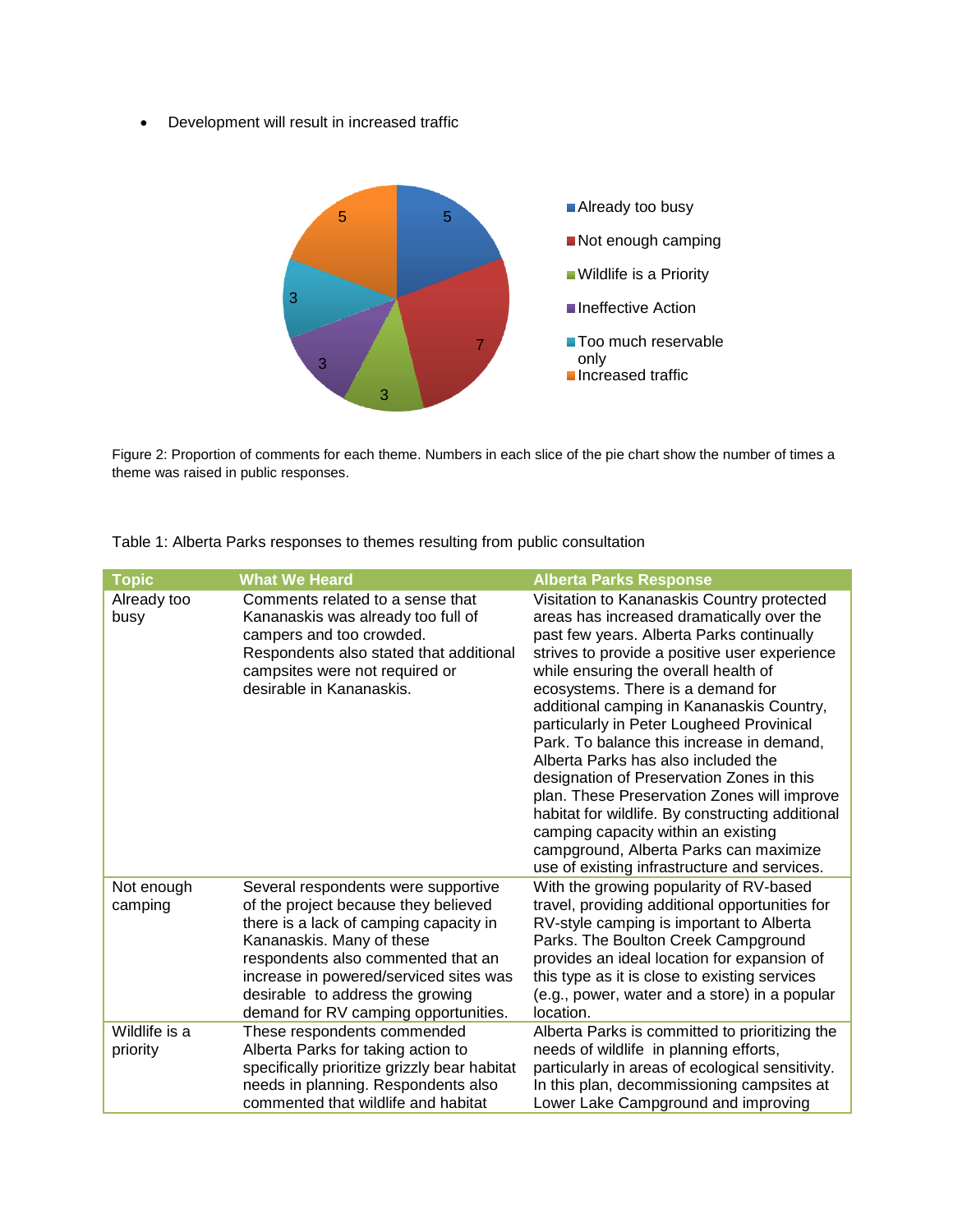|                                  | needs should always be in the priority<br>in Provincial Park management and<br>planning.                                                                                                                                                                                                                                                                                                                                                                                                                                                                                                                                                                                                                                                                            | food storage at Mt Sarrail was based on<br>bear habitat use data. The designation of<br>Preservation Zones will also help improve<br>bear habitat and prevent further<br>development from degrading the habitat in<br>the future.                                                                                                                                                                                                                                                                                                                                                                                                                                                                                                                                                                                                                                                                                                                                                                                           |
|----------------------------------|---------------------------------------------------------------------------------------------------------------------------------------------------------------------------------------------------------------------------------------------------------------------------------------------------------------------------------------------------------------------------------------------------------------------------------------------------------------------------------------------------------------------------------------------------------------------------------------------------------------------------------------------------------------------------------------------------------------------------------------------------------------------|-----------------------------------------------------------------------------------------------------------------------------------------------------------------------------------------------------------------------------------------------------------------------------------------------------------------------------------------------------------------------------------------------------------------------------------------------------------------------------------------------------------------------------------------------------------------------------------------------------------------------------------------------------------------------------------------------------------------------------------------------------------------------------------------------------------------------------------------------------------------------------------------------------------------------------------------------------------------------------------------------------------------------------|
| Ineffective<br>action            | These respondents stated concern that<br>the proposed actions would not<br>effectively reduce human-wildlife<br>conflict. In particular, respondents did<br>not understand why removing<br>lakeshorecampsites would reduce<br>conflict when people would still be<br>accessing the lakeshore for day use.<br>Other respondents commented that<br>increasing human use in the area<br>through the Boulton Campground<br>expansion would increase human-<br>wildlife conflict risk. Respondents<br>commented that removal of berry<br>bushes and attractant management is a<br>better way to reduce conflict.<br>One person did not think the communal<br>kitchens at Mt. Sarrail would reduce<br>human-bear conflict because people<br>would be cooking in the area. | The decisions in the plan to remove<br>campsites at Lower Lake Campground and<br>to designate Preservation Zones were based<br>on data. Bear GPS collar data clearly<br>demonstrates the importance of the<br>lakeshore in habitat provision and<br>movement. Aversive conditioning data<br>shows a high frequency of response by<br>Alberta Parks staff to human-bear<br>encounters or bears using habitat too close<br>to human-use areas, which compromises<br>public and bear safety. Removing these<br>campsites will reduce the chance of<br>encounters between campers and bears.<br>While people will still be accessing the<br>lakeshore, they will only be permitted to do<br>so on designated boardwalk trails. Providing<br>predictable human-use patterns helps bears<br>navigate an area without having to<br>encounter people; this is an essential<br>principle in managing bears in areas of high<br>human use.<br>While removing berry bushes is an effective<br>means of reducing human-bear encounters, |
|                                  |                                                                                                                                                                                                                                                                                                                                                                                                                                                                                                                                                                                                                                                                                                                                                                     | it is most effective in habitat patches. The<br>shore of Lower Kananaskis Lake is slightly<br>different as it is both a habitat patch and a<br>movement corridor. Whether or not berries<br>are in this area, bears will always be passing<br>through the area.                                                                                                                                                                                                                                                                                                                                                                                                                                                                                                                                                                                                                                                                                                                                                             |
|                                  |                                                                                                                                                                                                                                                                                                                                                                                                                                                                                                                                                                                                                                                                                                                                                                     | The communal kitchens have been removed<br>from Mt. Sarrail. The current plan has<br>centralized bear-proof food storage<br>surrounded by fixed picnic tables. This will<br>still centralize food preparation. From a<br>human-bear encounter perspective,<br>encouraging people to cook away from their<br>sleeping area reduces risk of a bear<br>accessing food next to tents. Campers will<br>always be cooking in a campground, but this<br>design will make it easier for campers to<br>cook away from their tents and store their<br>food safely.                                                                                                                                                                                                                                                                                                                                                                                                                                                                    |
| Too much<br>"reservable"<br>only | Several respondents stated concern<br>that the RV sites within Kananaskis are<br>all reservable and that no first-come,<br>first-serve options exist. One<br>respondent suggested that Alberta                                                                                                                                                                                                                                                                                                                                                                                                                                                                                                                                                                      | Alberta Parks currently has a combination of<br>reservable and non-reservable<br>campgrounds. In this plan, both Mt. Sarrail<br>and Lower Lake Campgrounds are first-<br>come, firstserved. From an operational and                                                                                                                                                                                                                                                                                                                                                                                                                                                                                                                                                                                                                                                                                                                                                                                                         |